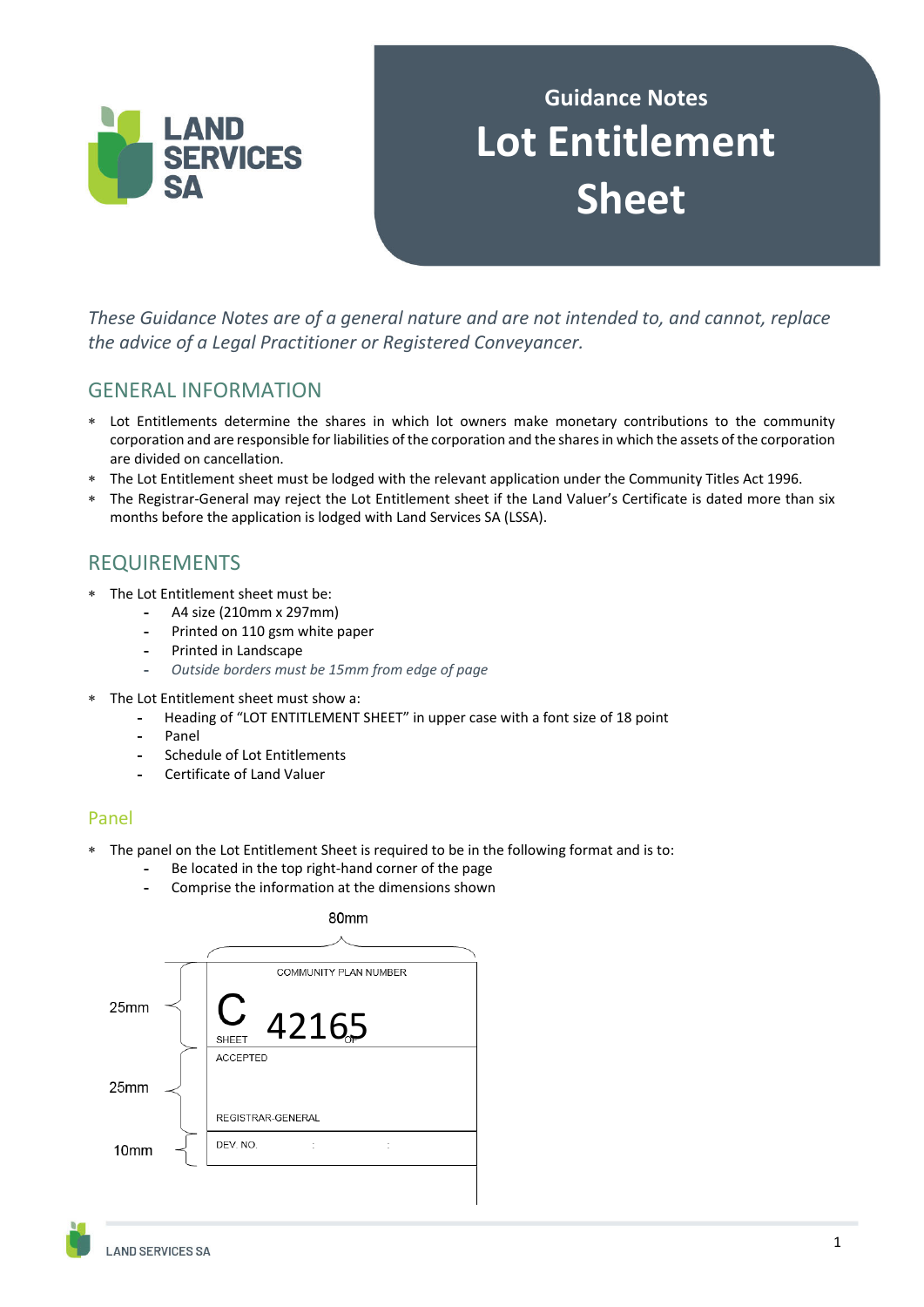- The required information to be shown in the panel must be in upper case with a font size of 8 point, except for the prefix of "C and plan number", which must be in upper case with a font size of 36 point.
- Development number and community plan number to be inserted.

## Schedule of Lot Entitlements

Lot Entitlements must be shown in a schedule box in upper case with a font size of 12 point in the following format:

| <b>SCHEDULE OF LOT ENTITLEMENTS</b> |                        |                   |
|-------------------------------------|------------------------|-------------------|
| <b>LOT</b>                          | <b>LOT ENTITLEMENT</b> | <b>SUBDIVIDED</b> |
|                                     |                        |                   |
|                                     |                        |                   |
|                                     |                        |                   |
|                                     |                        |                   |
| <b>AGGREGATE</b>                    |                        |                   |

- Lot Entitlements must be shown as a whole number
- Lot numbers should be shown in ascending order
- The aggregate of the Lot Entitlements must not be greater than 99,999
- Where there is more than one Lot Entitlement sheet for a plan, the aggregate is to be shown on the last sheet
- Development Lots and allotments to vest as public road or reserve must not be shown in the Schedule of Lot Entitlements
- Lots comprising pieces in the Lot Entitlement sheet must be shown in the following format

| LOT              |  |
|------------------|--|
| Comprising       |  |
| Pieces $1* 8 7*$ |  |

## Certificate of Land Valuer

The Certificate of Land Valuer on the lot entitlement sheet must:

Be located in the bottom right hand corner of the page